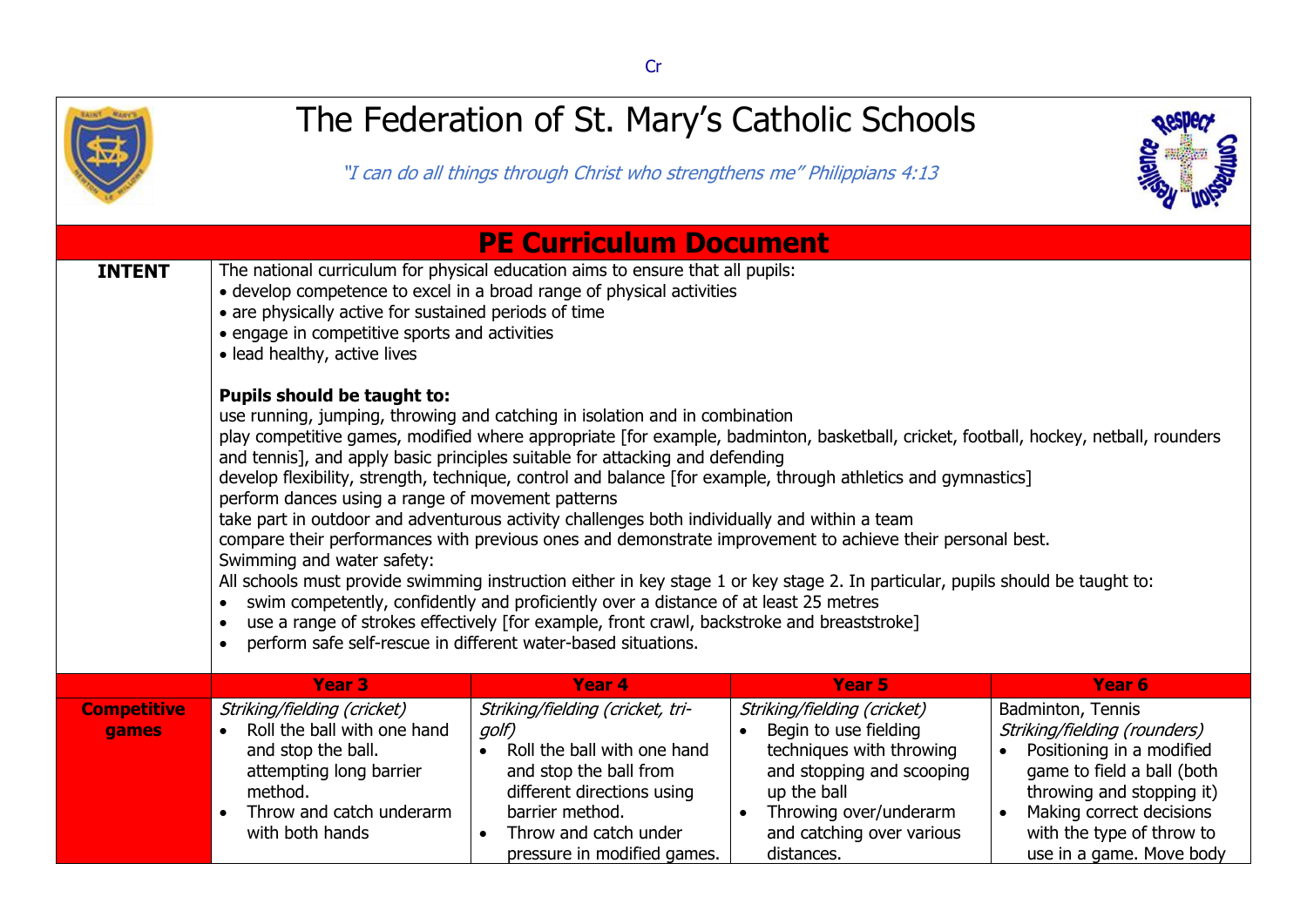| Bowl at a wicket underarm<br>$\bullet$<br>and attempt overarm.<br>Control with a bat (holding<br>$\bullet$<br>it correctly), hitting a ball<br>off a tee and whilst moving.<br>Play a modified game using<br>$\bullet$<br>fielding and batting skills.<br>Invasion (netball and handball)<br>Pass and receive a ball<br>$\bullet$<br>safely (chest and bounce<br>pass).<br>Perform a stride stop and a<br>$\bullet$<br>jump stop.<br>Perform a dodge to get into<br>$\bullet$<br>a space.<br>Mark a player, keeping on<br>$\bullet$<br>the balls of your feet.<br>Shoot the ball high and<br>$\bullet$<br>bend knees.<br>Play a game of High 5.<br>$\bullet$<br>Play a game of handball<br>$\bullet$<br>Net/wall (badminton)<br>Control a shuttlecock with a<br>$\bullet$<br>racket when moving.<br>Hit a shuttlecock across the<br>$\bullet$<br>floor with forehand position.<br>Hit a shuttlecock across the<br>$\bullet$<br>floor | Bowl at a wicket<br>$\bullet$<br>underarm/overarm and<br>control.<br>Hit a drop fed ball and/or<br>$\bullet$<br>moving ball with a bat.<br>Play a game communicating<br>$\bullet$<br>as a team.<br>Hold a golf club<br>$\bullet$<br>appropriately.<br>Stand appropriately for<br>putting, chipping and<br>striking a ball.<br>Aim a putter and a chipping<br>club.<br>Show control of aim and<br>$\bullet$<br>distance when putting,<br>chipping and striking.<br>Invasion (football, quidditch,<br>tag-rugby)<br>Move body to correct<br>position to stop and control<br>a ball.<br>Pass the ball with inside of<br>feet whilst on the move.<br>Dribble the ball using inside,<br>outside hook and drag back<br>beginning to accelerate.<br>Begin to defend making a<br>standing tackle or intercept<br>a pass.<br>Kick a ball whilst moving<br>$\bullet$<br>past a goal keeper with<br>some accuracy.<br>Tag a player whilst moving<br>using tag belts.<br>Move with control in a<br>variety of directions holding | Bowl attempting to hit the<br>$\bullet$<br>wicket using under/over<br>arm.<br>Hit a moving ball with<br>$\bullet$<br>control and some distance.<br>Communicate and<br>$\bullet$<br>collaborate as a team to<br>beat an opponent.<br>Invasion (basketball, hockey)<br>Pass and move.<br>$\bullet$<br>Receive the ball on the<br>$\bullet$<br>move and perform the<br>correct footwork.<br>Perform three different<br>$\bullet$<br>dodges and receive a ball.<br>Defend a player and<br>attempt to intercept a pass.<br>Flick a wrist to shoot into a<br>$\bullet$<br>goal.<br>Know positions.<br>$\bullet$<br>Dribble a hockey ball in<br>$\bullet$<br>different directions, keeping<br>the head up.<br>Perform a pass with control,<br>$\bullet$<br>accuracy and with<br>movement into a space.<br>Pass the ball over a variety<br>of distances with some<br>accuracy and power in a<br>game situation.<br>$\bullet$<br>Begin to defend against an<br>opponent in a game<br>situation.<br>Hit a moving ball with some<br>$\bullet$<br>accuracy and control into a<br>goal.<br>Begin to communicate with<br>$\bullet$<br>team to develop tactics for<br>attacking and defending. | into a position to catch the<br>ball.<br>Bowl at a batter in a game<br>$\bullet$<br>with some speed and<br>control.<br>In a competitive game,<br>$\bullet$<br>begin to tactically hit/place<br>a ball into a space<br>Use a variety of tactics to<br>$\bullet$<br>attack and defend in a<br>qame<br>Invasion (netball, football,<br>dodgeball)<br>Perform a variety of passes<br>within a game with<br>precision and control.<br>Perform correct footwork in<br>$\bullet$<br>a game (stride stop/jump<br>stop with a pivot).<br>Perform a variety of dodges<br>$\bullet$<br>to move into a space and<br>receive a ball in a practice<br>and in a game situation.<br>Defend a player during a<br>$\bullet$<br>game to intercept a ball.<br>Shoot into a goal and<br>attempt to get the rebound<br>if missed.<br>Rotate into different<br>$\bullet$<br>positions on the court.<br>Move into a space to<br>$\bullet$<br>receive a ball and control<br>with either foot in a game.<br>Select the correct pass for<br>$\bullet$<br>various distances in a game<br>situation.<br>Dribble the ball in a game<br>$\bullet$<br>situation around a defender. |
|--------------------------------------------------------------------------------------------------------------------------------------------------------------------------------------------------------------------------------------------------------------------------------------------------------------------------------------------------------------------------------------------------------------------------------------------------------------------------------------------------------------------------------------------------------------------------------------------------------------------------------------------------------------------------------------------------------------------------------------------------------------------------------------------------------------------------------------------------------------------------------------------------------------------------------------|----------------------------------------------------------------------------------------------------------------------------------------------------------------------------------------------------------------------------------------------------------------------------------------------------------------------------------------------------------------------------------------------------------------------------------------------------------------------------------------------------------------------------------------------------------------------------------------------------------------------------------------------------------------------------------------------------------------------------------------------------------------------------------------------------------------------------------------------------------------------------------------------------------------------------------------------------------------------------------------------------------------------|---------------------------------------------------------------------------------------------------------------------------------------------------------------------------------------------------------------------------------------------------------------------------------------------------------------------------------------------------------------------------------------------------------------------------------------------------------------------------------------------------------------------------------------------------------------------------------------------------------------------------------------------------------------------------------------------------------------------------------------------------------------------------------------------------------------------------------------------------------------------------------------------------------------------------------------------------------------------------------------------------------------------------------------------------------------------------------------------------------------------------------------------------------------------------------|----------------------------------------------------------------------------------------------------------------------------------------------------------------------------------------------------------------------------------------------------------------------------------------------------------------------------------------------------------------------------------------------------------------------------------------------------------------------------------------------------------------------------------------------------------------------------------------------------------------------------------------------------------------------------------------------------------------------------------------------------------------------------------------------------------------------------------------------------------------------------------------------------------------------------------------------------------------------------------------------------------------------------------------------------------------------------------------------------------------------------------------------------|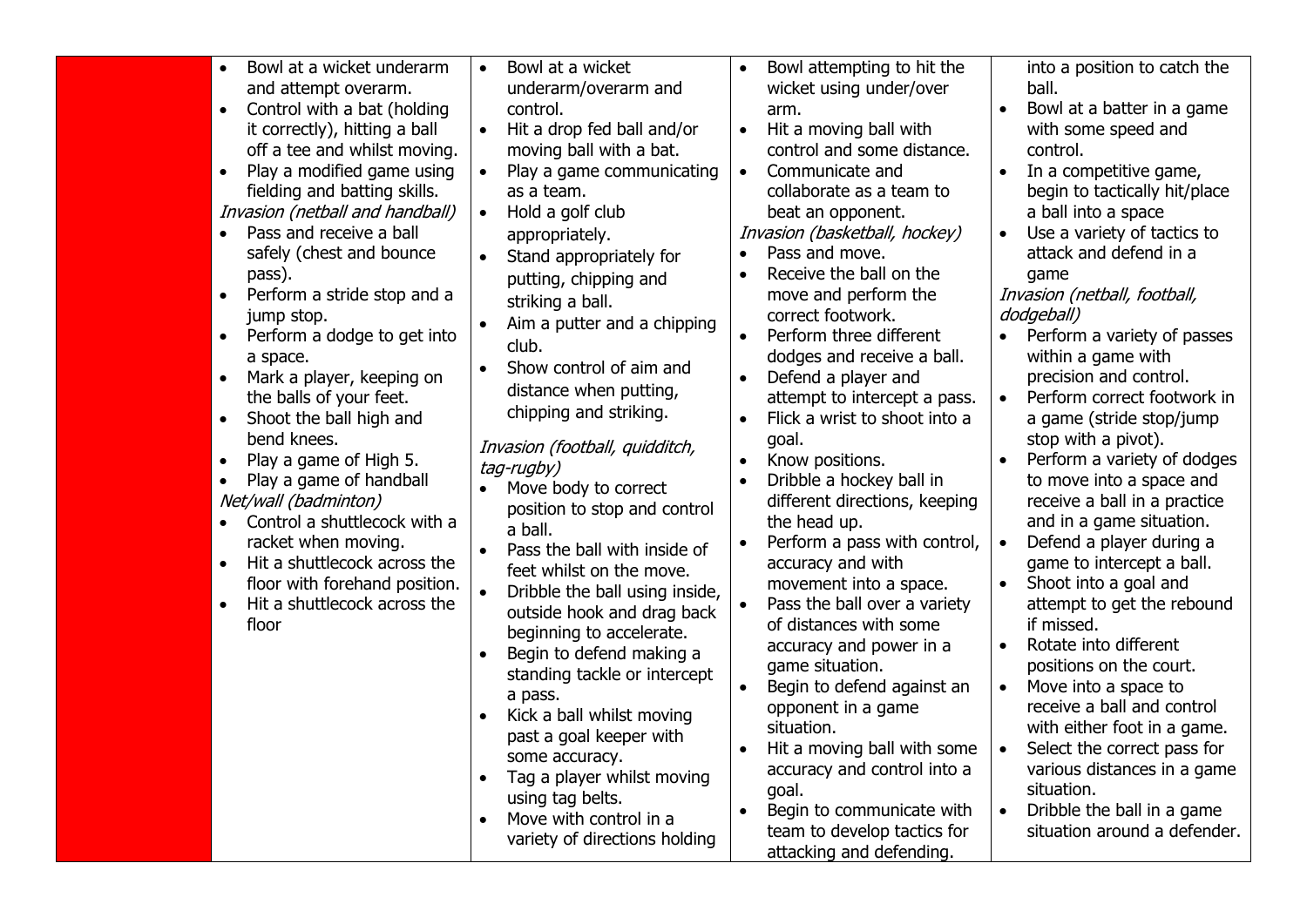|                                                                                     |                                                                                                                                                                                                                                   | the ball in the correct<br>position.<br>Pass the ball<br>$\bullet$<br>backwards/sideways with<br>control whilst moving.<br>Develop running for<br>$\bullet$<br>distance<br>Use speed and space to<br>$\bullet$<br>avoid a passive defender.<br>Beat a defender at speed to<br>$\bullet$<br>avoid a passive defender.<br>Inspire others with fair play<br>$\bullet$<br>and being gracious in<br>victory and defeat.<br>Net/wall (tennis)<br>Move with balance and<br>$\bullet$<br>control to catch a ball.<br>Hit/bounce ball on racket<br>when moving.<br>Hit a ball in forehand<br>$\bullet$<br>position with drop feed.<br>Hit a ball in back hand<br>$\bullet$<br>position with drop feed.<br>Hit a ball into a target from<br>$\bullet$<br>a variety of distances, with<br>and without bounce. | Net/wall (tennis)<br>Move to hit a ball with some<br>$\bullet$<br>control.<br>Hit/bounce a ball with<br>$\bullet$<br>control when moving.<br>Moving into position to hit a<br>$\bullet$<br>ball with forehand in skills<br>practice and game.<br>Moving into position to hit a<br>$\bullet$<br>ball with back hand in skills<br>practice and game.<br>Serve diagonally with<br>$\bullet$<br>underarm/overarm throwing<br>into target/game.<br>Begin to use with a racket<br>to serve into a target. | Communicate with team<br>when defending in a game;<br>making interceptions,<br>covering space.<br>Work as a team to score,<br>shooting from various<br>angles.<br>Communicate with team,<br>evaluate and recognise<br>success to help improve<br>individual and team<br>performance.<br>Net/wall (tennis/badminton)<br>Move in a variety of<br>directions when hitting a<br>ball/shuttlecock<br>Hit/bounce ball/ shuttlecock<br>to a partner with control.<br>Move to hit a ball/<br>shuttlecock in a game in<br>forehand position.<br>Move to hit a ball/<br>shuttlecock in a game in<br>back hand position.<br>Begin to choose which shot<br>is best in a game.<br>Serve diagonally with<br>underarm/overarm in a<br>game. |
|-------------------------------------------------------------------------------------|-----------------------------------------------------------------------------------------------------------------------------------------------------------------------------------------------------------------------------------|----------------------------------------------------------------------------------------------------------------------------------------------------------------------------------------------------------------------------------------------------------------------------------------------------------------------------------------------------------------------------------------------------------------------------------------------------------------------------------------------------------------------------------------------------------------------------------------------------------------------------------------------------------------------------------------------------------------------------------------------------------------------------------------------------|-----------------------------------------------------------------------------------------------------------------------------------------------------------------------------------------------------------------------------------------------------------------------------------------------------------------------------------------------------------------------------------------------------------------------------------------------------------------------------------------------------|------------------------------------------------------------------------------------------------------------------------------------------------------------------------------------------------------------------------------------------------------------------------------------------------------------------------------------------------------------------------------------------------------------------------------------------------------------------------------------------------------------------------------------------------------------------------------------------------------------------------------------------------------------------------------------------------------------------------------|
| <b>Develop</b><br>flexibility,<br>strength,<br>technique,<br>control and<br>balance | Gymnastics<br>Perform a variety of shapes<br>with good control.<br>Perform a rocket jump with<br>$\bullet$<br>a half turn.<br>Perform a teddy bear roll.<br>$\bullet$<br>Perform matching and<br>$\bullet$<br>mirroring balances. | Gymnastics<br>Perform a variety of shapes<br>$\bullet$<br>with good control when<br>performing various skills.<br>Perform a rocket jump with<br>a 3/4 and a full turn with<br>pointed toes.<br>Perform a teddy bear roll<br>$\bullet$<br>with a partner in a<br>sequence with pointed toes.                                                                                                                                                                                                                                                                                                                                                                                                                                                                                                        | Gymnastics<br>Perform complex shapes<br>with control and some<br>flexibility.<br>Perform more complex<br>$\bullet$<br>jumps; tuck, pike and begin<br>leaps.<br>Perform a side star roll and<br>t-roll                                                                                                                                                                                                                                                                                               | Gymnastics<br>Perform complex shapes<br>when performing sequences<br>and skills with flexibility.<br>Perform more complex<br>jumps; tuck, pike and leaps;<br>scissor kick and cat leap.<br>$\bullet$                                                                                                                                                                                                                                                                                                                                                                                                                                                                                                                         |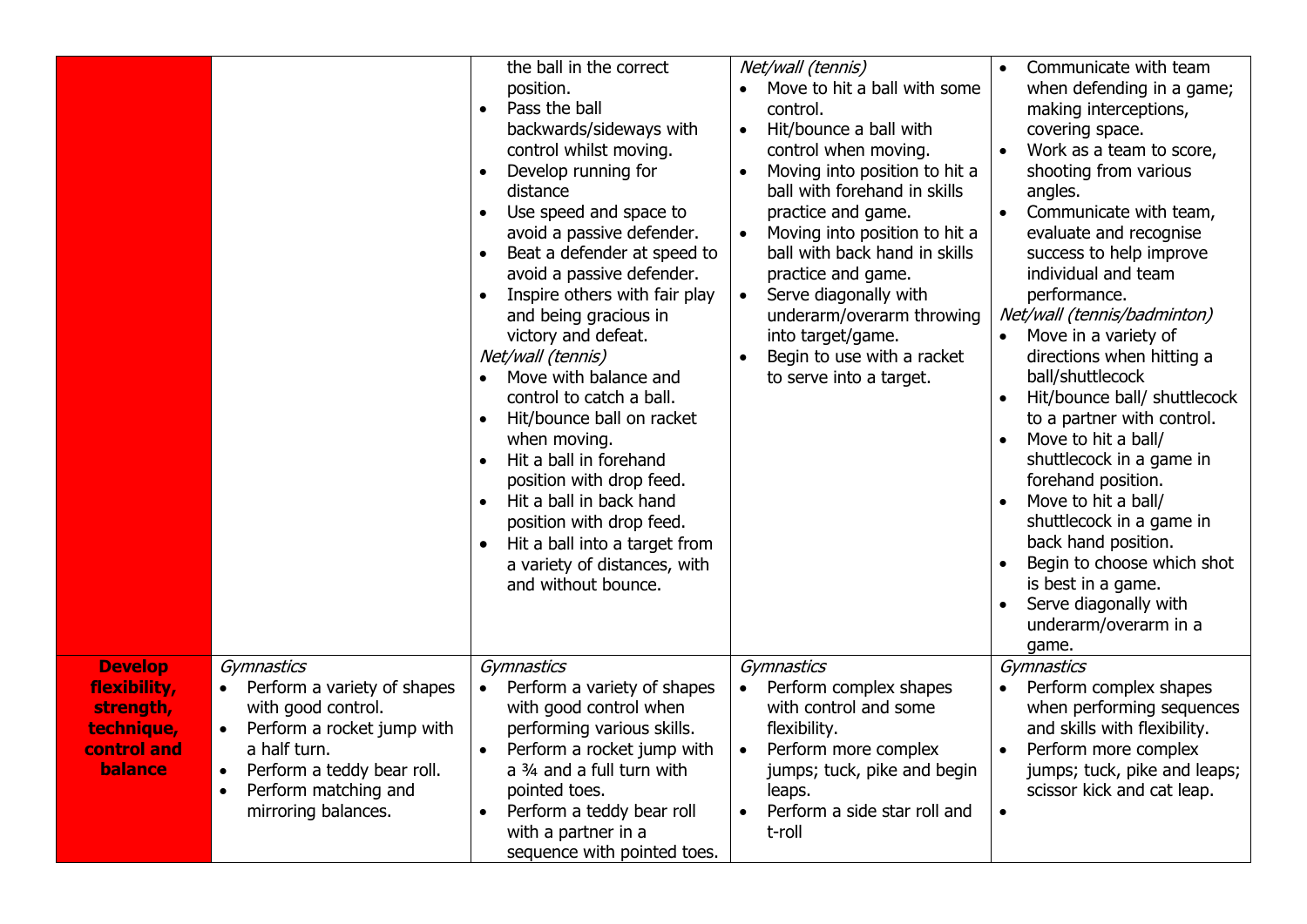| Perform a bunny hop across<br>$\bullet$<br>a mat run and onto/across<br>low benches and apparatus.<br>Perform hopscotch on throw<br>$\bullet$<br>down feet.<br>Perform a short sequence<br>$\bullet$<br>on mats.<br><b>Athletics</b><br>Begin to perform 'FAST'<br>$\bullet$<br>technique:<br>F - face forward - head still<br>$A$ – arms pump fast – hip to lip<br>S - speedy feet<br>$T$ – trunk to be upright<br>Throw a javelin using<br>correct stance rotating hips<br>forward.<br>Perform a hop, step and<br>$\bullet$<br>jump (standing triple jump)<br>in isolation and<br>combination.<br>Develop running for<br>$\bullet$<br>distance.<br>Develop relay change over<br>techniques.<br>Run and take off over<br>obstacles at some speed.<br><b>Multi-skills and Fitness</b><br>Balance on various body<br>parts while moving.<br>Agility focus - changing<br>direction at speed.<br>Co-ordinate body to perform | Perform matching and<br>$\bullet$<br>mirroring balances on<br>apparatus.<br>Perform a bunny hop onto<br>$\bullet$<br>variety of apparatus with<br>control.<br>Hopscotch across the floor<br>to develop hurdle step.<br>Perform a short sequence<br>$\bullet$<br>on mats showing levels,<br>control and pointed toes.<br>Athletics<br>Perform 'FAST' technique<br>$\bullet$<br>confidently when sprinting.<br>Throw a javelin with height<br>and distance.<br>Perform a hop, step and<br>$\bullet$<br>jump (standing triple jump).<br>Develop running for<br>$\bullet$<br>distance, increasing over<br>time.<br>Pass a relay baton with<br>$\bullet$<br>control.<br>Run and jump over hurdles<br>$\bullet$<br>with some speed and<br>control.<br>Mindfulness Stretching<br>Learn some mindfulness<br>poses.<br>Breathe through the nose<br>$\bullet$<br>effectively.<br>Increase balance and<br>flexibility. | Perform point and patch<br>$\bullet$<br>balances.<br>Perform a squat on and a<br>squat off various apparatus.<br>Perform a hurdle step on<br>the floor.<br>Link and sequence actions.<br>Co-operate, communicate<br>and collaborate with others.<br>Athletics<br>React quickly and accelerate<br>over short distances.<br>Throw a javelin/tennis ball<br>$\bullet$<br>using correct stance<br>rotating hips forward with<br>good height and distance.<br>Perform a variety of jumps<br>$\bullet$<br>(long jump and triple jump)<br>and measure for distance.<br>Develop pace when running<br>longer distances.<br>Pass a relay baton with<br>$\bullet$<br>control and timing in a pairs<br>change over.<br>Multi-skills and Fitness<br>In combination with<br>$\bullet$<br>different skills can balance<br>equipment while moving<br>and co-ordinating another<br>body action.<br>Agility focus $-$ change<br>direction quickly and<br>efficiently with equipment. | Perform a side star roll and<br>$\bullet$<br>t-roll with pointed toes and<br>a backwards roll.<br>Perform more complex point<br>$\bullet$<br>and patch balances in a<br>sequence on apparatus.<br>Perform a squat on and a<br>squat off various apparatus<br>with a run up.<br>Perform a hurdle step on<br>the floor onto low<br>apparatus.<br>Complete in teams to win<br>$\bullet$<br>points with sequences and a<br>vault competition.<br>Athletics<br>Accelerate quickly with<br>$\bullet$<br>speed and control in<br>$momentum -$<br>timed/competitive races.<br>Throw a javelin/shot put<br>safely with accuracy and<br>power.<br>Perform a jump for<br>distance, varying techniques<br>to improve performance.<br>Develop long distance<br>$\bullet$<br>running $-$ learning to pace<br>and show good technique.<br>Pass a relay baton in<br>$\bullet$<br>competitive situations.<br>Fitness<br>Balance equipment on<br>$\bullet$ |
|---------------------------------------------------------------------------------------------------------------------------------------------------------------------------------------------------------------------------------------------------------------------------------------------------------------------------------------------------------------------------------------------------------------------------------------------------------------------------------------------------------------------------------------------------------------------------------------------------------------------------------------------------------------------------------------------------------------------------------------------------------------------------------------------------------------------------------------------------------------------------------------------------------------------------|-------------------------------------------------------------------------------------------------------------------------------------------------------------------------------------------------------------------------------------------------------------------------------------------------------------------------------------------------------------------------------------------------------------------------------------------------------------------------------------------------------------------------------------------------------------------------------------------------------------------------------------------------------------------------------------------------------------------------------------------------------------------------------------------------------------------------------------------------------------------------------------------------------------|--------------------------------------------------------------------------------------------------------------------------------------------------------------------------------------------------------------------------------------------------------------------------------------------------------------------------------------------------------------------------------------------------------------------------------------------------------------------------------------------------------------------------------------------------------------------------------------------------------------------------------------------------------------------------------------------------------------------------------------------------------------------------------------------------------------------------------------------------------------------------------------------------------------------------------------------------------------------|------------------------------------------------------------------------------------------------------------------------------------------------------------------------------------------------------------------------------------------------------------------------------------------------------------------------------------------------------------------------------------------------------------------------------------------------------------------------------------------------------------------------------------------------------------------------------------------------------------------------------------------------------------------------------------------------------------------------------------------------------------------------------------------------------------------------------------------------------------------------------------------------------------------------------------------|
| a combination of<br>movements.                                                                                                                                                                                                                                                                                                                                                                                                                                                                                                                                                                                                                                                                                                                                                                                                                                                                                            | Create a mindfulness<br>$\bullet$<br>stretching routine.                                                                                                                                                                                                                                                                                                                                                                                                                                                                                                                                                                                                                                                                                                                                                                                                                                                    | Co-ordinate using both sides<br>$\bullet$<br>of the body.                                                                                                                                                                                                                                                                                                                                                                                                                                                                                                                                                                                                                                                                                                                                                                                                                                                                                                          | various body parts whilst<br>moving or co-ordinating<br>another body actions<br>accurately.                                                                                                                                                                                                                                                                                                                                                                                                                                                                                                                                                                                                                                                                                                                                                                                                                                              |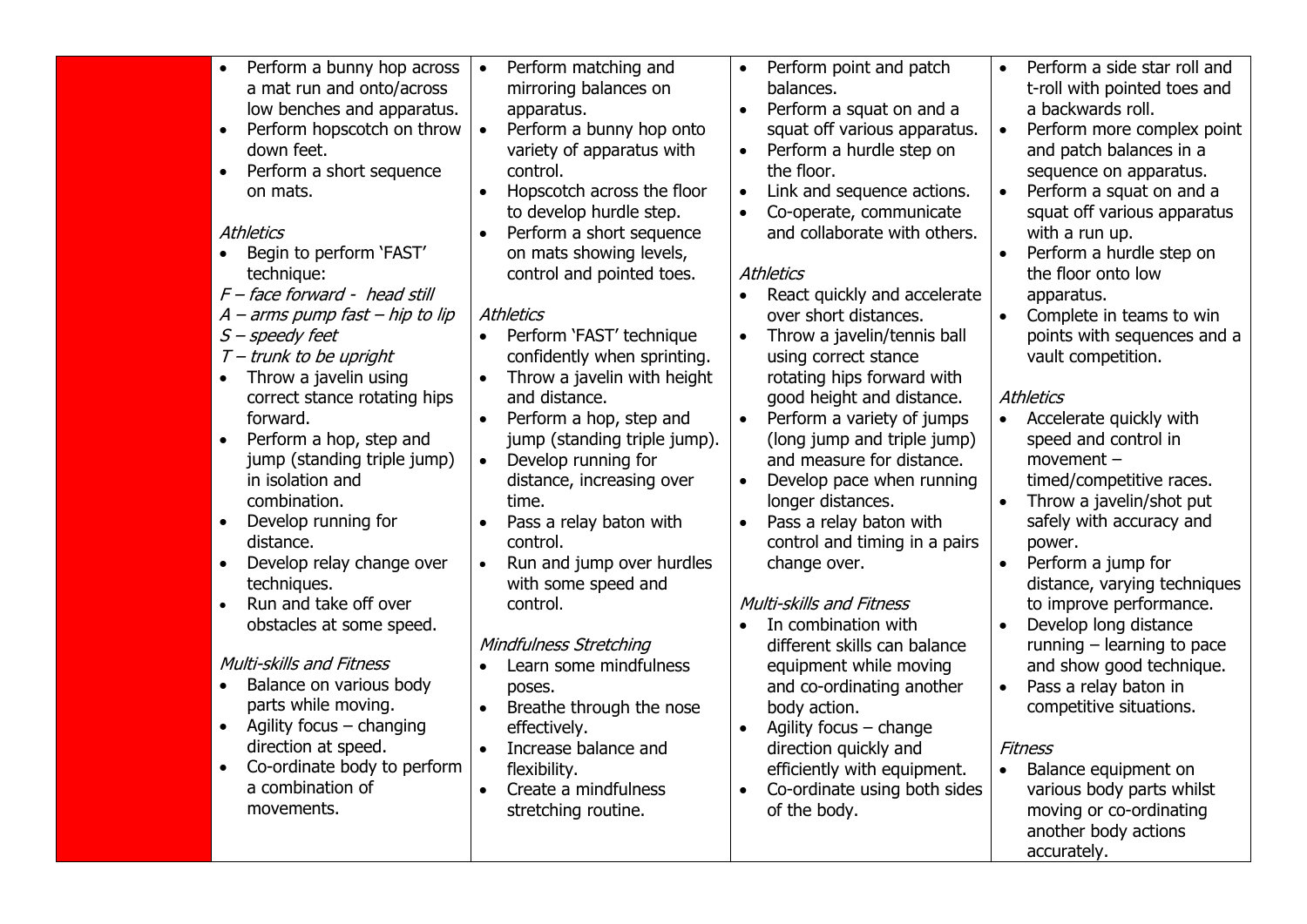| Complete a variety of<br>$\bullet$<br>fitness tests successfully<br>and get a personal best.                              |                                                                                                       | Test and measure balance<br>$\bullet$<br>agility and co-ordination<br>confidently and accurately.<br>Compare performances with<br>$\bullet$<br>previous ones and strive to<br>achieve a personal best.<br>Leadership<br>Know what a good leader is.<br>Communicate in a variety of<br>ways.<br>Understand the STEP<br>$\bullet$<br>principle:<br>$S$ – space<br>$T$ – task<br>$E$ – equipment<br>$P$ – people<br>Lead a task and a game<br>without equipment.<br>Organise participants into<br>$\bullet$<br>teams and create a game.<br>Teach a game to a small<br>$\bullet$<br>group.<br>Achieve a play leaders'<br>$\bullet$<br>award. | Agility $-$ can change<br>direction at speed with<br>balance and control whilst<br>using various equipment.<br>Coordinate using both sides<br>of the body with fluency to<br>perform combination of<br>movements of actions.<br>Complete each test with<br>fluency and accurately<br>measure and record.<br>Evaluate previous<br>performance levels and<br>demonstrate improvements<br>to achieve their personal<br>best.<br>Self defence<br>Understand what self<br>$\bullet$<br>defence is.<br>Develop the correct stance<br>under threat<br>Practise correct techniques:<br>$\bullet$<br>palm strike, front knee<br>strike, snap kick, one/two<br>handed wrist hold.<br>Escape from a bear hug,<br>shirt/collar hold and a<br>strangle hold<br>Perform techniques with<br>some flow and power,<br>confidence and consistency. |
|---------------------------------------------------------------------------------------------------------------------------|-------------------------------------------------------------------------------------------------------|------------------------------------------------------------------------------------------------------------------------------------------------------------------------------------------------------------------------------------------------------------------------------------------------------------------------------------------------------------------------------------------------------------------------------------------------------------------------------------------------------------------------------------------------------------------------------------------------------------------------------------------|----------------------------------------------------------------------------------------------------------------------------------------------------------------------------------------------------------------------------------------------------------------------------------------------------------------------------------------------------------------------------------------------------------------------------------------------------------------------------------------------------------------------------------------------------------------------------------------------------------------------------------------------------------------------------------------------------------------------------------------------------------------------------------------------------------------------------------|
| Collaborate to make a<br><b>Dance</b><br>$\bullet$<br>dance warm up.<br>Use a stimulus to create a<br>$\bullet$<br>dance. | Co-operate to make a dance<br>warm up and take on a<br>leadership role.<br>Respond imaginatively to a | Co-operate and collaborate<br>$\bullet$<br>to create a warm up<br>displaying a variety of<br>movement patterns.                                                                                                                                                                                                                                                                                                                                                                                                                                                                                                                          | Co-operate, communicate<br>$\bullet$<br>and collaborate with a<br>group to create a warm up<br>with good rhythm and                                                                                                                                                                                                                                                                                                                                                                                                                                                                                                                                                                                                                                                                                                              |
| Dance in unison with a<br>$\bullet$<br>partner.                                                                           | stimulus.<br>Dance in unison with a<br>partner/group performing a                                     | Translate ideas from a<br>$\bullet$<br>stimulus showing control<br>and fluency.                                                                                                                                                                                                                                                                                                                                                                                                                                                                                                                                                          | timing.<br>Translate ideas from a<br>stimulus into movement                                                                                                                                                                                                                                                                                                                                                                                                                                                                                                                                                                                                                                                                                                                                                                      |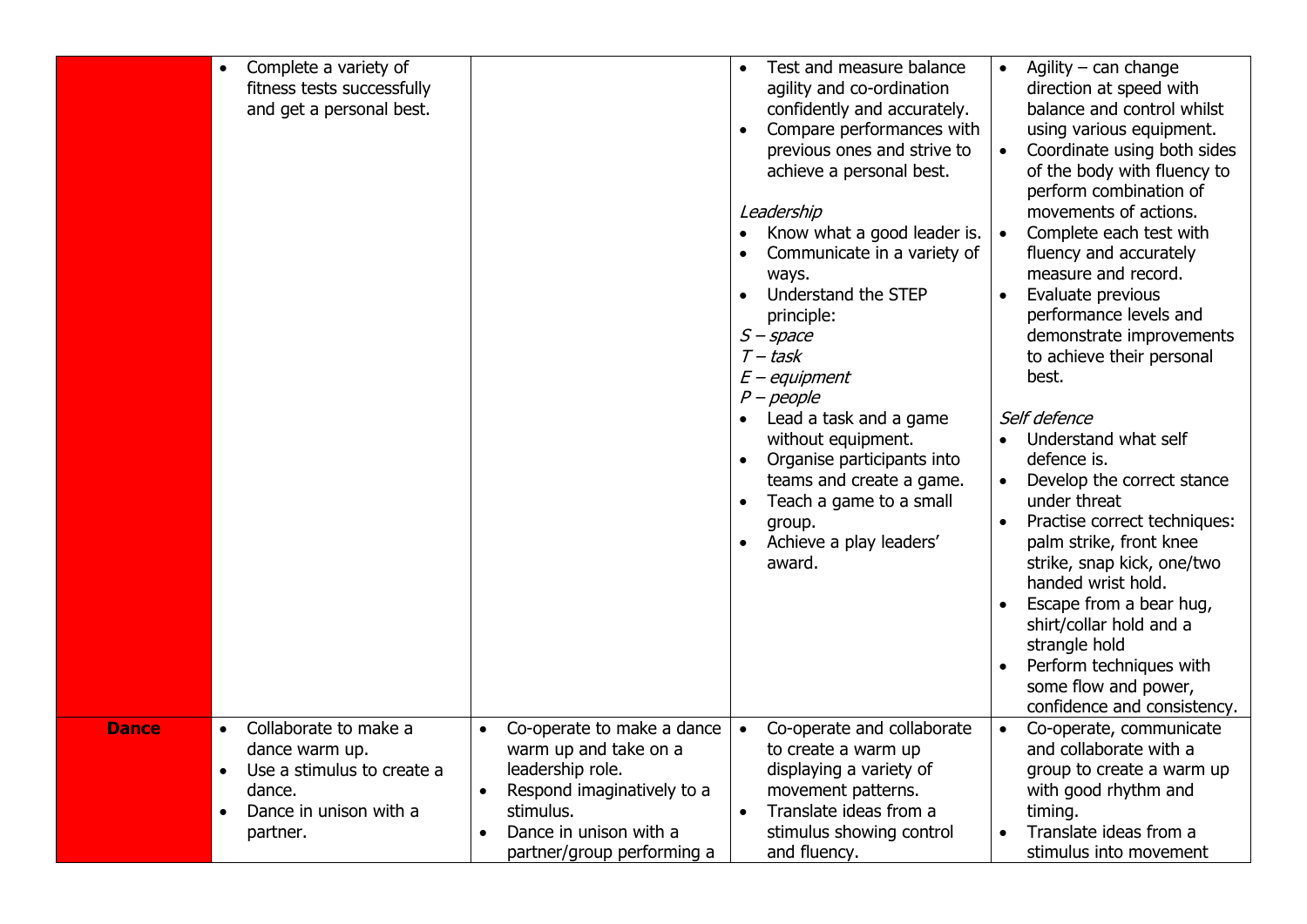|                                          | $\bullet$<br>$\bullet$ | Perform a canon with a<br>group.<br>Use some different levels<br>and pathways.                                                                                       | $\bullet$              | range of movement<br>patterns.<br>Perform a canon showing a<br>range of movement<br>patterns.<br>Perform a variety of levels<br>and pathways in a dance.                                  | $\bullet$<br>$\bullet$ | Dance in unison in a group,<br>keeping in time with each<br>other.<br>Dance in canon showing<br>good timing.<br>Perform using a variety of<br>levels and using the space.                                                                                                                                                                                                          | $\bullet$                           | showing expression,<br>precision, control and<br>fluency.<br>Dance in unison in a group,<br>showing good timing,<br>energy and strength.<br>Dance in canon showing<br>good timing, energy and<br>strength.<br>Use levels, travelling and<br>space with timing and<br>musicality.                                                                                                                                                                                                                                                        |
|------------------------------------------|------------------------|----------------------------------------------------------------------------------------------------------------------------------------------------------------------|------------------------|-------------------------------------------------------------------------------------------------------------------------------------------------------------------------------------------|------------------------|------------------------------------------------------------------------------------------------------------------------------------------------------------------------------------------------------------------------------------------------------------------------------------------------------------------------------------------------------------------------------------|-------------------------------------|-----------------------------------------------------------------------------------------------------------------------------------------------------------------------------------------------------------------------------------------------------------------------------------------------------------------------------------------------------------------------------------------------------------------------------------------------------------------------------------------------------------------------------------------|
| <b>Outdoor and</b><br><b>Adventurous</b> | $\bullet$              | Orientate themselves with<br>increasing confidence and<br>accuracy around a short<br>trail.<br>Work successfully as a<br>team.<br>Identify symbols used on a<br>key. | $\bullet$<br>$\bullet$ | Orientate themselves with<br>accuracy around a short<br>trail.<br>Create a short trail for<br>others.<br>Communicate clearly with<br>team members.<br>Understand the meaning of<br>a key. | $\bullet$<br>$\bullet$ | Orientate themselves with<br>accuracy around an<br>orienteering course.<br>Design an orienteering<br>course that can be followed<br>by others.<br>Begin to use navigation<br>equipment around a trail.<br>Communicate clearly with<br>team members to effectively<br>complete a particular role.<br>Identify a key on a map and<br>begin to use this<br>information in activities. | $\bullet$<br>$\bullet$<br>$\bullet$ | Orientate themselves with<br>confidence and accuracy<br>around an orienteering<br>course under pressure.<br>Design an orienteering<br>course that is clear to follow<br>and offers challenge to<br>others.<br>Begin to use navigation<br>equipment to improve the<br>trail.<br>Communicate clearly with<br>team members to effectively<br>complete a particular role.<br>Complete activities both<br>independently and as part<br>of a team.<br>Use a range of map styles<br>and make an informed<br>decision on the most<br>effective. |
| <b>Swimming</b>                          |                        |                                                                                                                                                                      |                        |                                                                                                                                                                                           |                        | Swim competently,<br>confidently and proficiently                                                                                                                                                                                                                                                                                                                                  |                                     |                                                                                                                                                                                                                                                                                                                                                                                                                                                                                                                                         |